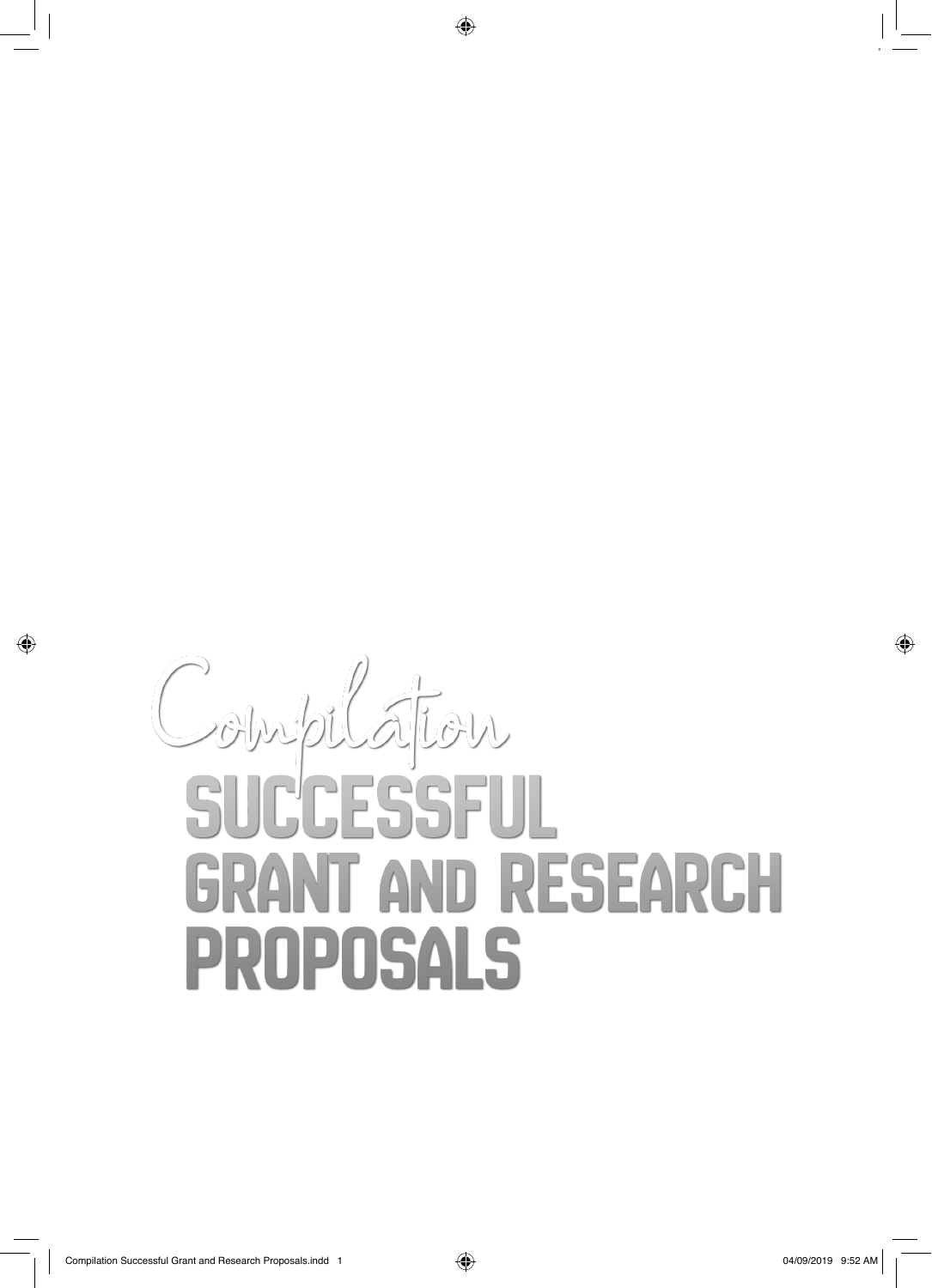

⊕

**EDITOR: AMIR KHALID** 



⊕

⊕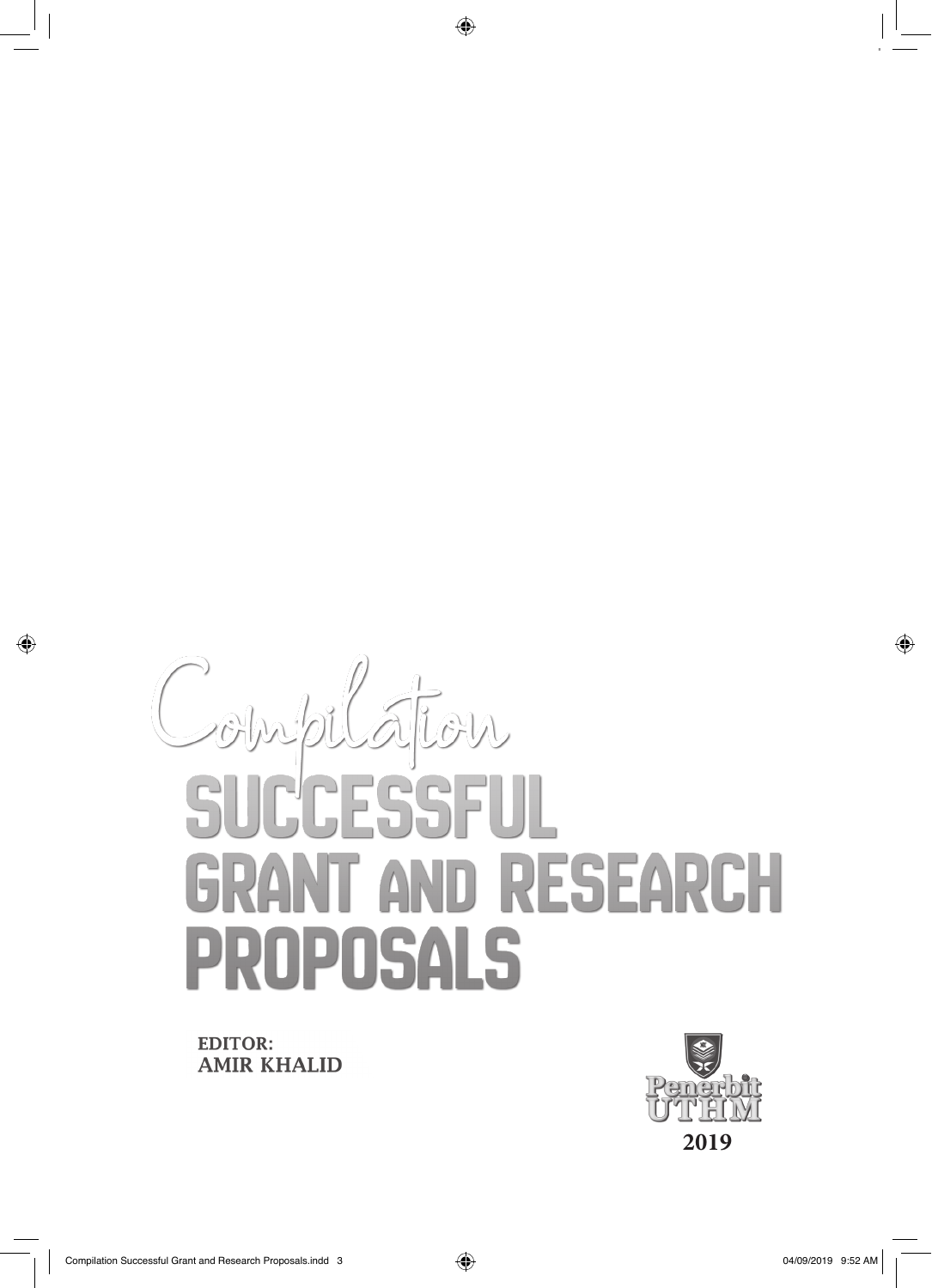## © Penerbit UTHM First Published 2019

⊕

Copyright reserved. Reproduction of any articles, illustrations and content of this book in any form be it electronic, mechanical photocopy, recording or any other form without any prior written permission from The Publisher's Office of Universiti Tun Hussein Onn Malaysia, Parit Raja, Batu Pahat, Johor is prohibited. Any negotiations are subjected to calculations of royalty and honorarium.

Perpustakaan Negara Malaysia Cataloguing - in - Publication Data

Compilation : SUCCESSFUL GRANT AND RESEARCH PROPOSALS / EDITOR: AMIR KHALID.

ISBN 978-967-2306-59-7

1. Proposal writing in research--Methodology.

2. Academic writing--Methodology.

3. Government publications--Malaysia.

I. Amir Khalid.

808.06601

↔

| Published by:                                         | Website: http://penerbit.uthm.edu.my |  |
|-------------------------------------------------------|--------------------------------------|--|
| Penerbit UTHM                                         | E-mail: pt@uthm.edu.my               |  |
| Universiti Tun Hussein Onn Malaysia                   | http://e-bookstore.uthm.edu.my       |  |
| 86400 Parit Raja,                                     |                                      |  |
| Batu Pahat, Johor                                     | Penerbit UTHM is a member of         |  |
| Tel: 07-453 7051<br>Majlis Penerbitan Ilmiah Malaysia |                                      |  |
| Fax: 07-453 6145                                      | (MAPIM)                              |  |



**"A portion of the proceeds from the book sales will be endowed to Dana Wakaf Tunai Pendidikan UTHM"**

> Printed by: Percetakan Muafakat Jaya Sdn. Bhd. No.6 Jalan Perdagangan 16, Taman Universiti Industrial Park, 81300 Skudai, Johor Tel: 012-7021008 Fax: 07-5200741

⊕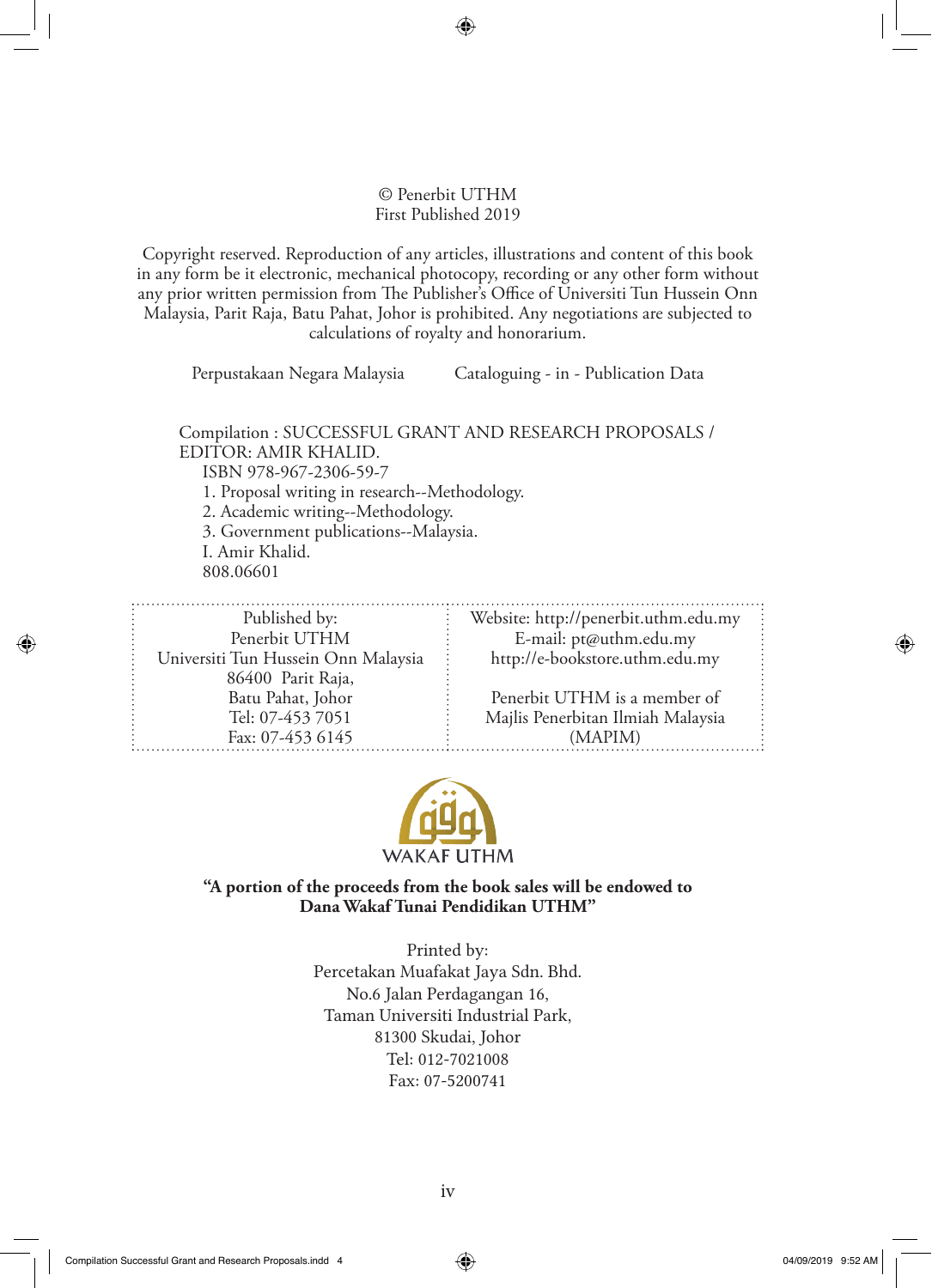# **CONTENTS**

 $\bigoplus$ 

| N0. | <b>TITLE</b>                                                                                                                                                                                      | <b>PAGE</b> |
|-----|---------------------------------------------------------------------------------------------------------------------------------------------------------------------------------------------------|-------------|
|     | <b>CIVIL AND ENVIRONMENTAL ENGINEERING</b>                                                                                                                                                        |             |
| 1   | A New Design of Recycled Concrete Aggregate as a Medium in an<br><b>Aerated Filter Treatment System for Enhancing Physico-Chemical</b><br>Process of Phosphorus Removal from Domestic Wastewater  | 3           |
|     | Suraya Hani Adnan, Rafidah Hamdan, Norzila Othman, Hamidah<br>Mohd Saman, Nor Haslina Hashim & Zalipah Jamellodin                                                                                 |             |
| 2   | The Characterization of Indoor Fungal Contamination at<br>Malaysian Buildings Based on High Humidity in Tropical<br><b>Climate by using Molecular Techniques</b>                                  | 25          |
|     | Norshuhaila Mohamed Sunar, Rafidah Hamdan, Hazel Monica<br>Matias Peralta, Nor Haslina Hashim, Angzzas Sari Mohd Kassim,<br>Saiful Azhar Ahmad Tajudin, Masayu Maslan & Nor Mohd Razif<br>Noraini |             |
| 3   | A New Technique to Enhance Anti-Fouling Property of Thin<br>Film Nanocomposite Membrane with Improved Water Flux:<br>Incorporating Metal-Organic Frameworks into a Substrate Layer                | 41          |
|     | Nurasyikin Misdan, Ahmad Fauzi Ismail, Zawati Harun, Norhaniza<br>Yusof, Nur Hanis Hayati Hairom & Nik Abdul Hadi Sapiaa@Md<br>Nordin                                                             |             |
| 4   | The 1-Dimensional Subsidence Behaviour of Dredged Marine<br>Soils Reused in Near-Shore Reclamation Works                                                                                          | 53          |
|     | Chan Chee Ming, Yoshiaki Kikuchi, Fauziah Ahmad, Ahmad Tarmizi<br>Abd Karim, Alina Shamsuddin & Azeanita Suratkon                                                                                 |             |
| 5   | New Design of Low Cost Rock Filter Wastewater Treatment System<br>For Enhancing Pharmaceuticals Residue Removal from Domestic<br>Wastewater                                                       | 67          |
|     | Nor Haslina Hashim, Norzila Othman, Rafidah Hamdan, Norshuhaila<br>Mohamed Sunar, Nor Amani Filzah Mohd Kamil & Masayu bt.<br>Maslan                                                              |             |
|     |                                                                                                                                                                                                   |             |

 $\Box$ 

 $\bigoplus$ 

v

 $\bigoplus$